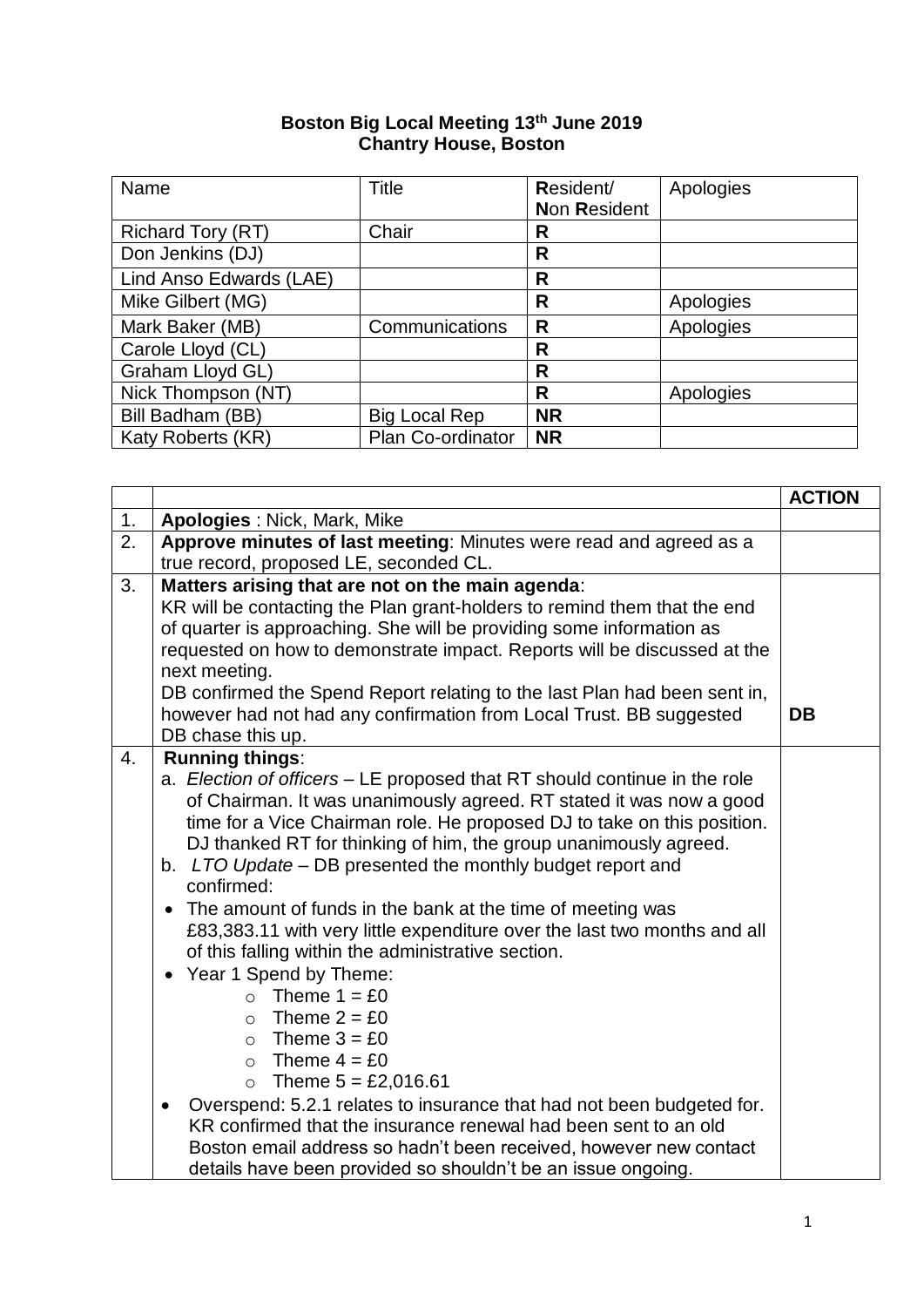|    | Underspend: Nothing to report<br>$\bullet$                                                                                      | <b>ACTION</b> |  |
|----|---------------------------------------------------------------------------------------------------------------------------------|---------------|--|
|    | Outstanding invoices: Relating to room hire for the AGM.                                                                        |               |  |
|    | c. BL Rep Update:                                                                                                               |               |  |
|    | • BB mentioned that Local Trust are requiring names of attendees                                                                |               |  |
|    | for Big Local Connects. KR confirmed three named places have                                                                    |               |  |
|    | been booked.                                                                                                                    |               |  |
|    | BB has had a request that one of those involved in the Creating<br>$\bullet$                                                    |               |  |
|    | Civic Change proposal provide feedback on their experiences in                                                                  |               |  |
|    | applying for this. RT commented that it wasn't always clear about                                                               |               |  |
|    | what should be applied for or included in the application, and that                                                             |               |  |
|    | options were so wide that the group didn't know where to start.                                                                 |               |  |
|    | However the process had made the group consider more arts<br>based projects in the Plan going forward. BB to feedback.          |               |  |
|    | BB has been approached by Louise Tickle - "Journalist At Large" -                                                               | <b>BB</b>     |  |
|    | with the Local Trust. She has written several articles about Big                                                                |               |  |
|    | Local projects and is visiting the county next month. She has asked                                                             |               |  |
|    | if she can visit Boston on the day of the next meeting. There were                                                              |               |  |
|    | no objections. BB to make contact with Louise and provide KR and                                                                |               |  |
|    | MB's details.                                                                                                                   |               |  |
|    | Following last month's Community Chest panel, BB had received                                                                   | <b>BB</b>     |  |
|    | emails from an unsuccessful applicant. The application was outside                                                              |               |  |
|    | of the BBL area and had also provided a secondary reason for                                                                    |               |  |
|    | refusal. While this is useful for some applications, the group felt                                                             |               |  |
|    | they would only provide the primary reason for refusal going                                                                    |               |  |
|    | forward. BB also mentioned that as part of making the funding                                                                   |               |  |
|    | more accessible for groups in the area to remove the requirement                                                                |               |  |
|    | for a BBL resident to sign-off the application, he asked the group to                                                           |               |  |
|    | consider whether this needed to be reinstated in order to                                                                       |               |  |
|    | demonstrate there is resident support for a project. The group<br>agreed that this should be re-introduced.                     |               |  |
| 5. | <b>Doing things:</b>                                                                                                            |               |  |
|    | a. Community Chest and Events Panel - KR advised the group that                                                                 |               |  |
|    | following comments at last month's meeting, MB had made                                                                         |               |  |
|    | amendments to the Funding Application on line to make it clear that                                                             |               |  |
|    | applications need to demonstrate benefit to the BBL area and                                                                    |               |  |
|    | residents. CL asked if the group are able to recover funding if events                                                          |               |  |
|    | or projects do not happen. BB suggested that the group would need to                                                            |               |  |
|    | review each situation on a case-by-case basis. DB asked if Age UK as                                                            |               |  |
|    | LTO needed to attend Panel meetings. BB stated it wasn't a necessity                                                            |               |  |
|    | but if they felt it appropriate they could attend.                                                                              |               |  |
|    | b. <b>BBL Plan – LCVS Application –</b> KR advised the group that she had                                                       |               |  |
|    | received an application for a project to be added to the two-year Plan                                                          |               |  |
|    | which she was unaware of. RT confirmed discussions had taken place                                                              |               |  |
|    | some time ago relating to this project but these had not moved<br>forward. MG had also been involved in some discussions. As MG |               |  |
|    | wasn't present at the meeting, KR will circulate the application to the                                                         |               |  |
|    | group to look through and discuss at the next meeting.                                                                          |               |  |
|    | c. Big Connect 2019 Event - discussed in Local Trust updates.                                                                   |               |  |
|    | d. Townscape Heritage Initiative - RT and KR met with Matt Bentley of                                                           |               |  |
|    | Heritage Lincolnshire to find out more about this project. The group                                                            |               |  |